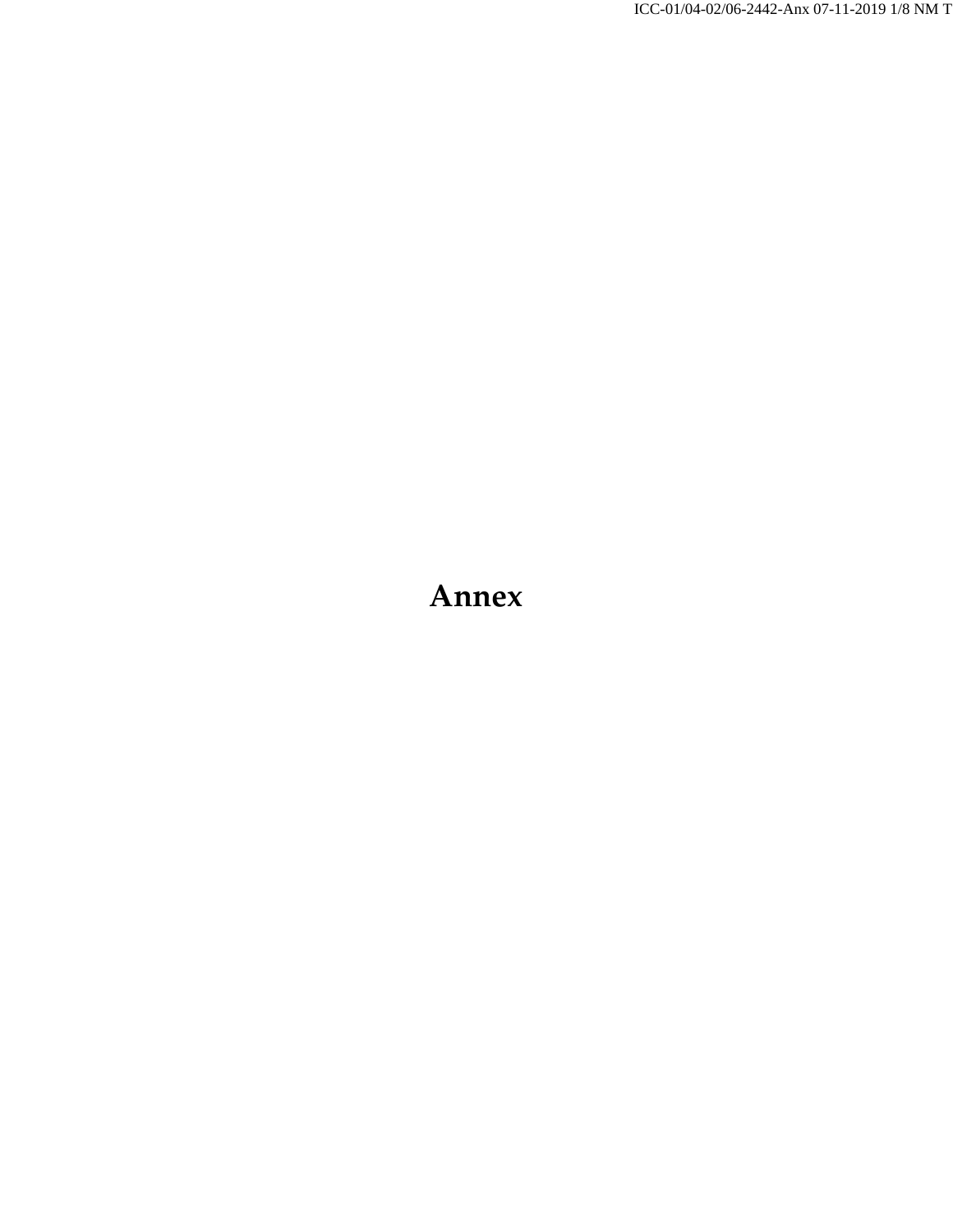## **LIST OF DECISIONS AND AUTHORITIES**

| III. ICC, Presidency and Appeals Chamber, related to ICC-01/04-02/06  4 |  |
|-------------------------------------------------------------------------|--|
|                                                                         |  |
|                                                                         |  |
|                                                                         |  |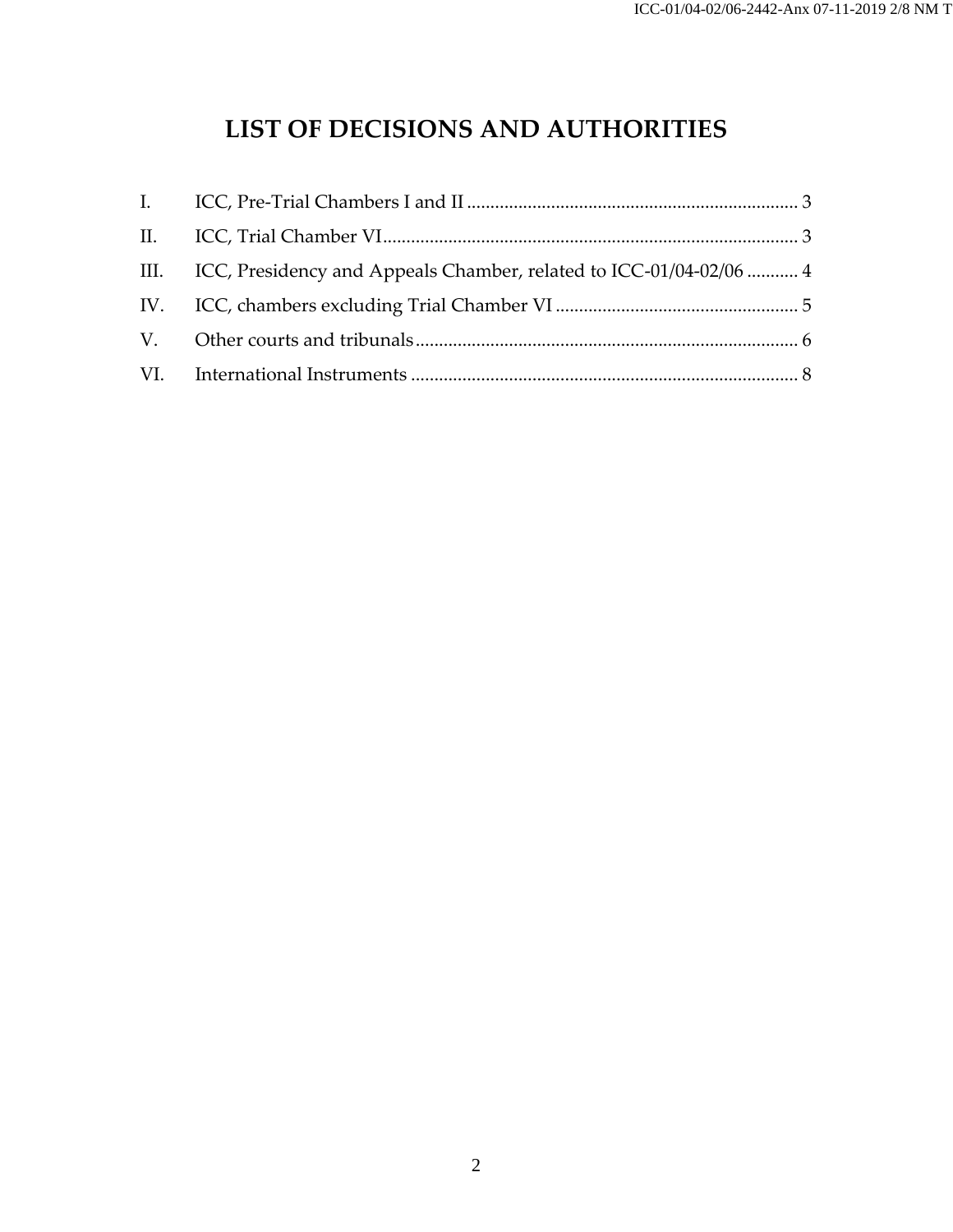### <span id="page-2-0"></span>**I. ICC, Pre-Trial Chambers I and II**

| ICC-01/04-02/06-18 | Decision To Unseal The Warrant Of Arrest Against Bosco |
|--------------------|--------------------------------------------------------|
|                    | Ntaganda, 28 April 2008, ICC-01/04-02/06-18.           |

- ICC-01/04-02/06-36 Decision on the Prosecutor's Application under Article 58, 13 July 2012, ICC-01/04-02/06-36-Conf-Exp. A public redacted version was filed on the same day (ICC-01/04-02/06-36-Red).
- ICC-01/04-02/06-41 Decision on Setting the Date for the Initial Appearance and Related Issues, 22 March 2013, ICC-01/04-02/06-41.
- ICC-01/04-02/06-147 Decision on the Defence's Application for Interim Release, 18 November 2013, ICC-01/04-02/06-147.
- ICC-01/04-02/06-284 Second Decision on Bosco Ntaganda's Interim Release, 17 March 2014, ICC-01/04-02/06-284.
- ICC-01/04-02/06-335 Third Decision on Bosco Ntaganda's Interim Release, 17 July 2014, ICC-01/04-02/06-335.

## <span id="page-2-1"></span>**II. ICC, Trial Chamber VI**

| ICC-01/04-02/06-391 | Fourth decision on Mr Ntaganda's interim release, 31 October |
|---------------------|--------------------------------------------------------------|
|                     | 2014, ICC-01/04-02/06-391.                                   |

- ICC-01/04-02/06-477 Fifth decision on Mr Ntaganda's interim release, 26 February 2015, ICC-01/04-02/06-477.
- ICC-01/04-02/06-670 Sixth decision on Mr Ntaganda's interim release, 25 June 2015, ICC-01/04-02/06-670-Conf. A confidential redacted version was filed on the same day.
- ICC-01/04-02/06-785 Decision on Prosecution requests to impose restrictions on Mr Ntaganda's contacts, 18 August 2015, ICC-01/04-02/06-785- Conf-Exp. A public redacted version was filed on the same day (ICC-01/04-02/06-785-Red).
- ICC-01/04-02/06-1494 Decision reviewing the restrictions placed on Mr Ntaganda's contacts, 7 September 2016, ICC-01/04-02/06-1494-Conf-Exp.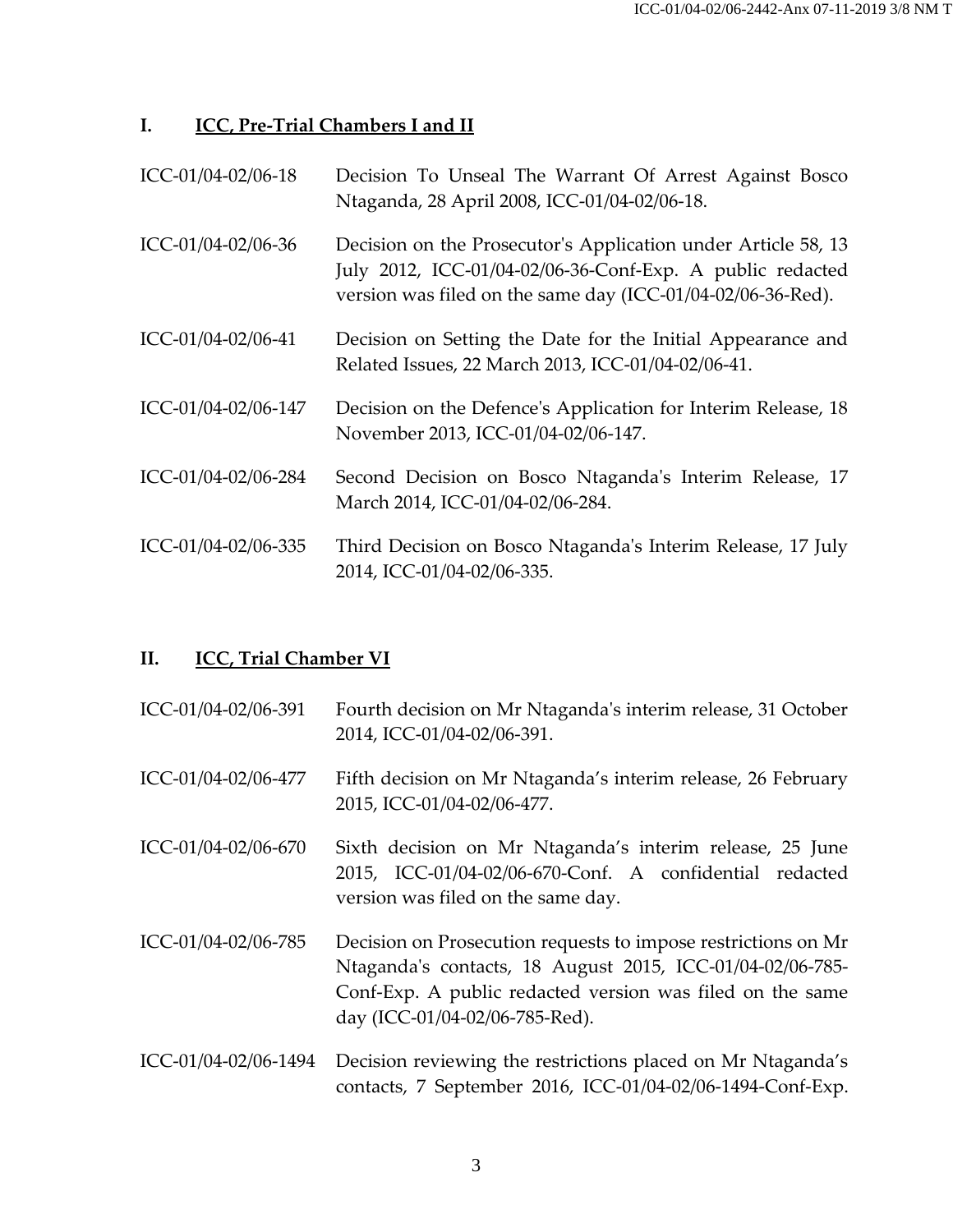Confidential *ex-parte* redacted (ICC-01/04-02/06-1494-Red1 and ICC-01/04-02/06-1494-Red2) and public redacted (ICC-01/04-02/06-Red3) versions were filed on the same day and second public redacted version (ICC-01/04-02/06-Red4) was notified on 21 November 2016.

ICC-01/04-02/06-1707 Second decision on the Defence's challenge to the jurisdiction of the Court in respect of Counts 6 and 9, 4 January 2017, ICC-01/04-02/06-1707.

- ICC-01/04-02/06-1883 Decision on Defence request for stay of proceedings with prejudice to the Prosecution, 28 April 2017, ICC-01/04-02/06- 1883.
- ICC-01/04-02/06-1913 Further decision reviewing the restrictions placed on Mr Ntaganda's contacts, 19 May 2017, ICC-01/04-02/06-1913- Conf-Exp. Confidential and public redacted versions were filed on the same day (ICC-01/04-02/06-1913-Conf-Red and ICC-01/04-02/06-1913-Red2).
- ICC-01/04-02/06-2180 Sixth Report on the Post-factum Review of Mr Bosco Ntaganda's Actively Monitored Communications, 11 January 2018, ICC-01/04-02/06-2180-Conf-Exp.
- ICC-01/04-02/06-2236 Decision on the present restrictions on Mr Ntaganda's contacts, 19 February 2018, ICC-01/04-02/06-2236-Conf. A public redacted version was filed on the same day (ICC-01/04-02/06-2236-Red).

#### <span id="page-3-0"></span>**III. ICC, Presidency and Appeals Chamber, related to ICC-01/04-02/06**

ICC-01/04-02/06-271 Judgment on the appeal of Mr Bosco Ntaganda against the decision of Pre-Trial Chamber II of 18 November 2013 entitled "Decision on the Defence's Application for Interim Release", 5 March 2014, ICC-01/04-02/06-271-Conf. With dissenting opinions of Judges Ušacka and Van den Wyngaert. A public redacted version was notified on the same day (ICC-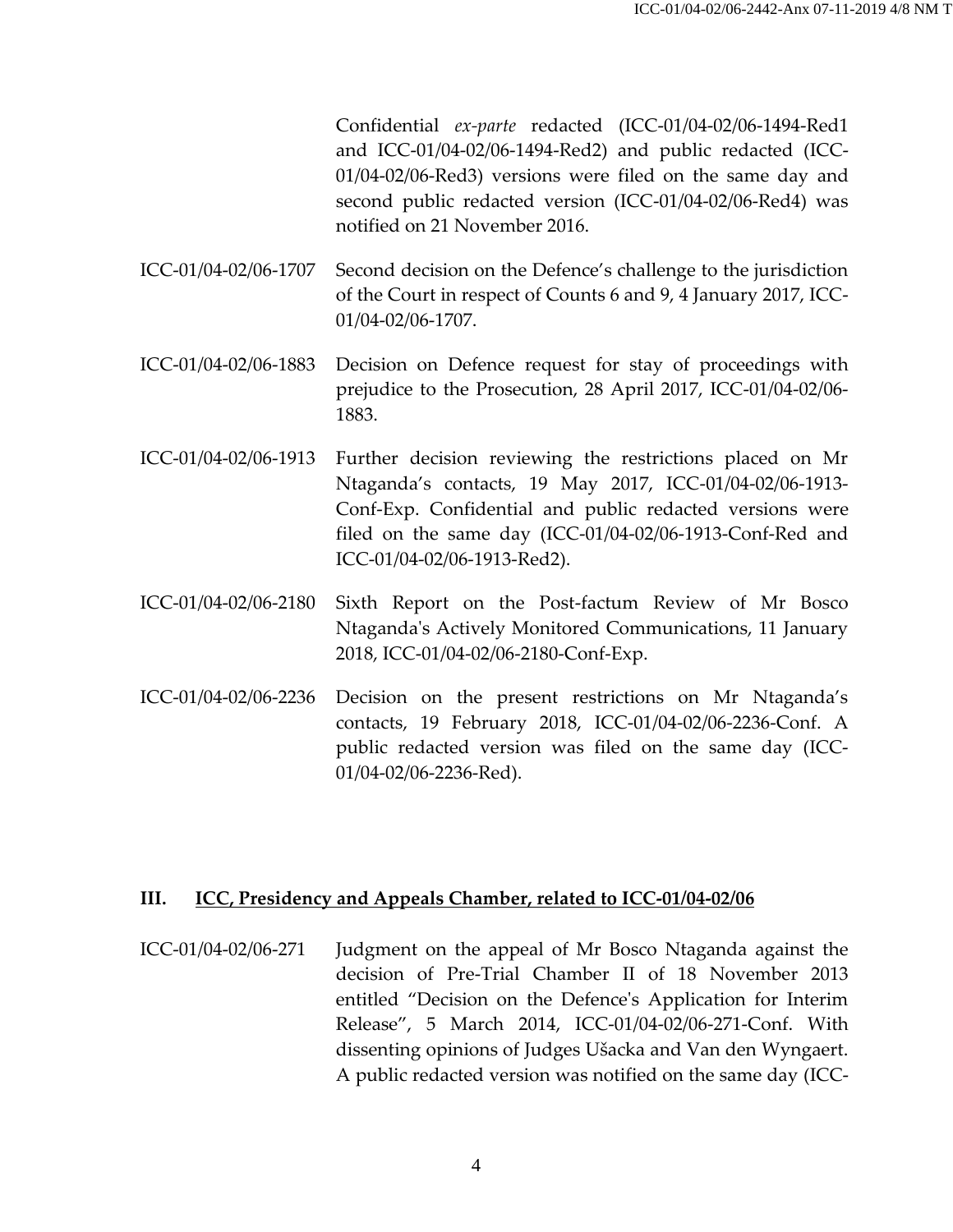01/04-02/06-271-Red).

- ICC-01/04-02/06-1817 Judgment on Mr Bosco Ntaganda's appeal against the decision reviewing restrictions on contacts of 7 September 2016, 8 March 2017, ICC-01/04-02/06-1817-Conf. A public redacted version was notified on the same day (ICC-01/04- 02/06-1817-Red).
- ICC-01/04-02/06-1962 Judgment on the appeal of Mr Ntaganda against the "Second decision on the Defence's challenge to the jurisdiction of the Court in respect of Counts 6 and 9", 15 June 2017, ICC-01/04- 02/06-1962.

#### <span id="page-4-0"></span>**IV. ICC, chambers excluding Trial Chamber VI**

| Al Mahdi Judgment                             | The Prosecutor v. Ahmad Al Faqi Al Mahdi, Judgment and<br>Sentence, 27 September 2016, ICC-01/12-01/15-171.                                                                                                                                                                                                                                                                                                                           |
|-----------------------------------------------|---------------------------------------------------------------------------------------------------------------------------------------------------------------------------------------------------------------------------------------------------------------------------------------------------------------------------------------------------------------------------------------------------------------------------------------|
| Bemba Sentencing<br>Judgment                  | The Prosecutor v. Jean-Pierre Bemba Gombo, Decision on<br>Sentence pursuant to article 76 of the Statute, 21 June 2016,<br>ICC-01/05-01/08-3399.                                                                                                                                                                                                                                                                                      |
| Bemba et al.<br>Sentencing Judgment           | The Prosecutor v. Jean-Pierre Bemba Gombo, Aimé Kilolo<br>Musamba, Jean-Jacques Mangenda Kabongo, Fidèle Babala Wandu<br>and Narcisse Arido, Decision on Sentence pursuant to Article<br>76 of the Statute, 22 March 2017, ICC-01/05-01/13-2123-Corr.                                                                                                                                                                                 |
| Bemba et al.<br>Sentencing Appeal<br>Judgment | The Prosecutor v. Jean-Pierre Bemba Gombo, Aimé Kilolo<br>Musamba, Jean-Jacques Mangenda Kabongo, Fidèle Babala Wandu<br>and Narcisse Arido, Judgment on the appeals of the Prosecutor,<br>Mr Jean-Pierre Bemba Gombo, Mr Fidèle Babala Wandu and<br>Mr Narcisse Arido against the decision of Trial Chamber VII<br>entitled "Decision on Sentence pursuant to Article 76 of the<br>Statute", 8 March 2018, ICC-01/05-01/13-2276-Red. |
| Bemba et al. Re-<br>Sentencing Judgment       | The Prosecutor v. Jean-Pierre Bemba Gombo, Aimé Kilolo<br>Musamba, Jean-Jacques Mangenda Kabongo, Fidèle Babala Wandu                                                                                                                                                                                                                                                                                                                 |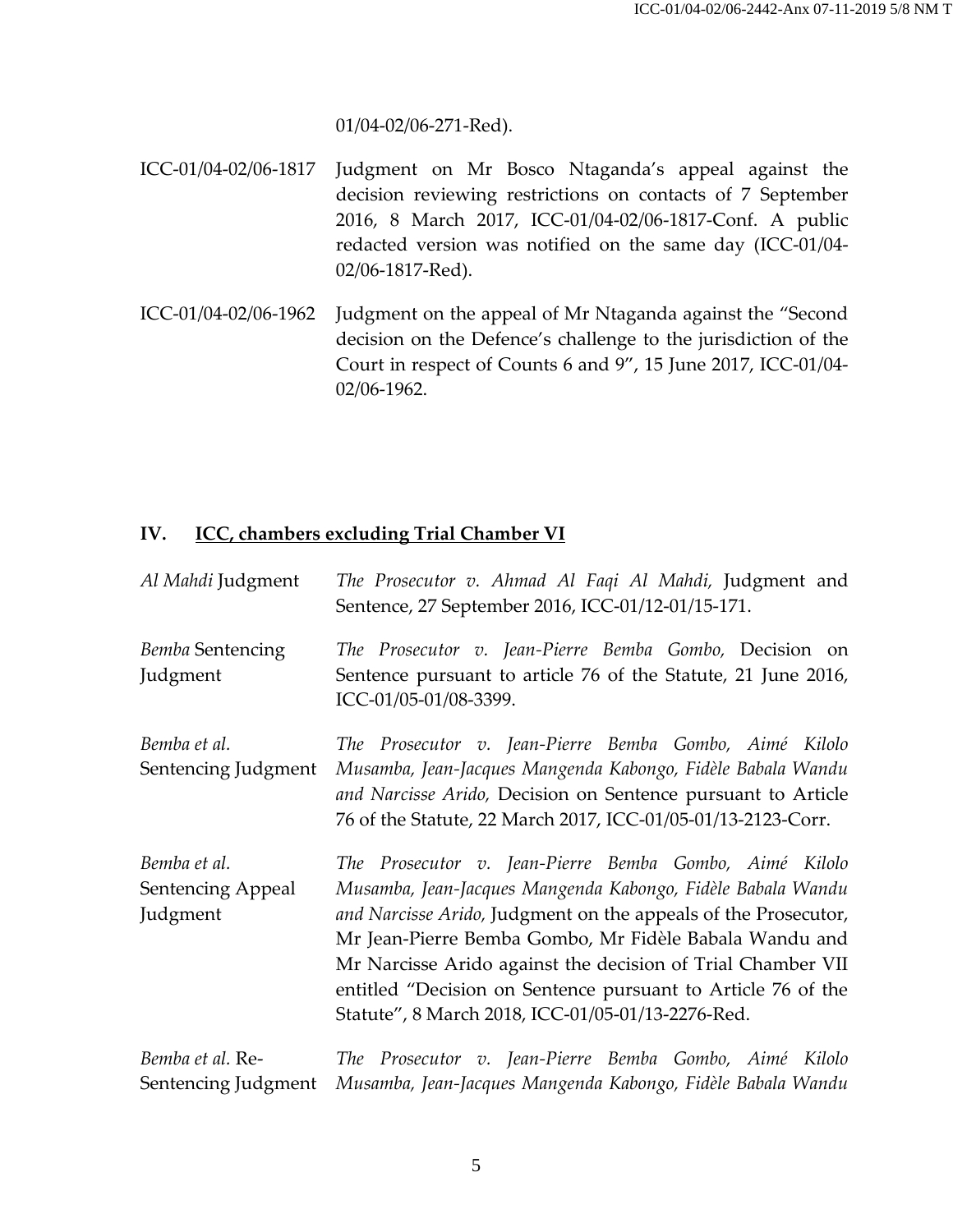|                                       | and Narcisse Arido, Decision Re-sentencing Mr Jean-Pierre<br>Bemba Gombo, Mr Aimé Kilolo Musamba and Mr Jean-<br>Jacques Mangenda Kabongo, 17 September 2018, ICC-01/05-<br>$01/13 - 2312.$                                             |
|---------------------------------------|-----------------------------------------------------------------------------------------------------------------------------------------------------------------------------------------------------------------------------------------|
| Katanga Sentencing<br>Judgment        | The Prosecutor v. Germain Katanga, Decision on Sentence<br>pursuant to article 76 of the Statute, 23 May 2014, ICC-01/04-<br>01/07-3484-tENG-Corr.                                                                                      |
| Lubanga Sentencing<br>Judgment        | The Prosecutor v. Thomas Lubanga Dyilo, Decision on Sentence<br>pursuant to Article 76 of the Statute, 10 July 2012, ICC-01/04-<br>01/06-2901.                                                                                          |
| Lubanga Sentencing<br>Appeal Judgment | The Prosecutor v. Thomas Lubanga Dyilo, Judgment on the<br>appeals of the Prosecutor and Mr Thomas Lubanga Dyilo<br>against the "Decision on Sentence pursuant to Article 76 of<br>the Statute", 1 December 2014, ICC-01/04-01/06-3122. |

## <span id="page-5-0"></span>**V. Other courts and tribunals**

| ICTR, Rutaganira,<br><b>Trial Judgment</b> | ICTR, The Prosecutor v. Vincent Rutagnira, Case No. ICTR-95-<br>1C-T, Trial Chamber, Judgement and Sentence, 14 March<br>2005, https://www.legal-tools.org/doc/cd2a8f/pdf |
|--------------------------------------------|---------------------------------------------------------------------------------------------------------------------------------------------------------------------------|
| ICTR, Seromba,<br>Appeal Judgment          | ICTR, The Prosecutor v. Athanase Seromba, Case No. ICTR-2001-<br>66-A, Appeals Chamber, Judgement, 12 March 2008,<br>https://www.legal-tools.org/doc/b4df9d/pdf           |
| ICTY, Blaškić Appeal<br>Judgment           | ICTY, The Prosecutor v. Tihomir Blaškić, Case No. IT-95-14-A,<br>Appeals Chamber, Judgement, 29<br>2004,<br>July<br>https://www.legal-tools.org/doc/88d8e6/               |
| ICTY, Galić Trial<br>Judgment              | ICTY, The Prosecutor v. Stanislav Galić, Case No. IT-98-29-T,<br>Trial Chamber, Judgement and opinion, 5 December 2003,<br>http://www.legal-tools.org/doc/eb6006/         |
| ICTY, Kunarac et al.<br>Trial Judgment     | ICTY, The Prosecutor v. Dragoljub Kunarac, Radomir Kovač, and<br>Zoran Vuković, Case No. IT-96-23-T & IT-96-23/1-T, Trial                                                 |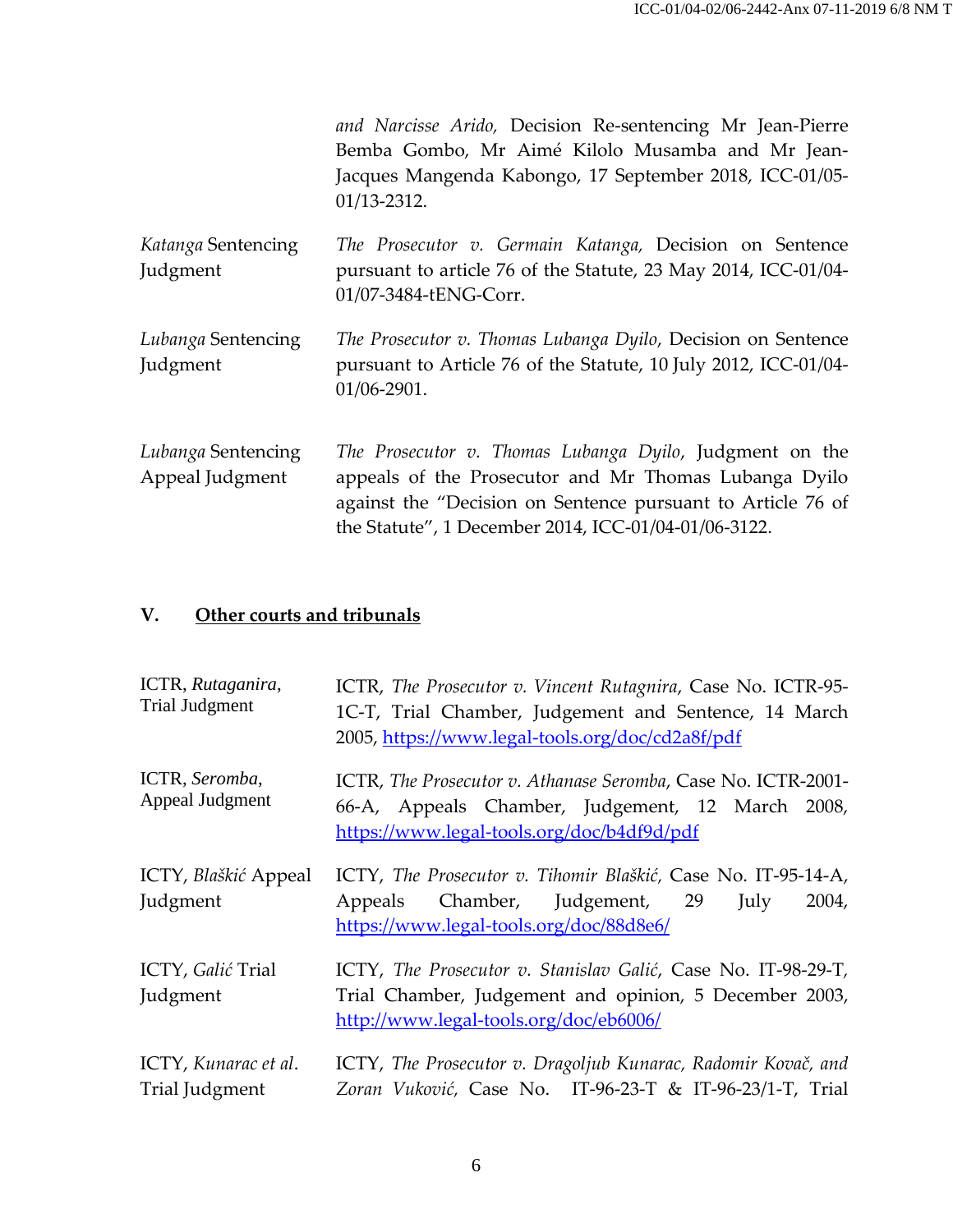Chamber, Judgement, 22 February 2001, [http://www.legal](http://www.legal-tools.org/doc/fd881d/)[tools.org/doc/fd881d/](http://www.legal-tools.org/doc/fd881d/)

- ICTY, *Kupreškić et al.* Trial Judgment ICTY, *The Prosecutor v. Zoran Kupreškić, Mirjan Kupreškić, Vlatjo Kupreškić, Drago Josipović, Dragan Papić, and Vladimir Šantić, also known as "Vlado"*, Case No. IT-95-16-T, Trial Chamber, Judgement, 14 January 2000, [http://www.legal](http://www.legal-tools.org/doc/5c6a53/)[tools.org/doc/5c6a53/](http://www.legal-tools.org/doc/5c6a53/)
- ICTY, *Kvočka et al*. Appeal Judgment ICTY, *The Prosecutor v. Miroslav Kvočka, Mlado Radić, Zoran Žigić, and Dragoljub Prcać,* Case No. IT-98-30/1-A, Appeals Chamber, Judgement, 28 February 2005, [https://www.legal](https://www.legal-tools.org/doc/006011/)[tools.org/doc/006011/](https://www.legal-tools.org/doc/006011/)
- ICTY, *Lukić and Lukić* Trial Judgment ICTY, *Prosecutor v. Milan Lukić and Sredoje Lukić*, Case No. IT-98-32/1-T, Trial Chamber, Judgement, 20 July 2009, <https://www.legal-tools.org/doc/af5ad0/pdf>
- ICTY, *Martinović & Naletilić* Appeal Judgment ICTY, *The Prosecutor v. Mladen Naletilić also known as "Tuta" and Vinko Martinović also known as "Štela",* Case No. IT-98-34- A, Appeals Chamber, Judgment, 3 May 2006, <https://www.legal-tools.org/doc/94b2f8/>
- ICTY*, Milošević* Trial Judgment ICTY, *The Prosecutor v. Dragomir Milošević*, Case No. IT-98- 29/1-T, Trial Chamber, Judgement, 12 December 2007, <https://www.legal-tools.org/doc/e706e2/pdf>
- ICTY*, Milutinović et al.* Trial Judgment ICTY, *Prosecutor v. Milan Milutinović, Nikola Šainović, Dragoljub Ojdanić, Nebojša Pavković, Vladimir Lazarević, and Sreten Lukić*, Case No. IT-05-87-T, Trial Chamber, Judgement, 26 February 2009, <https://www.legal-tools.org/doc/d79e85/>
- ICTY, *Mrkšić et al.* Trial Judgment ICTY, *Prosecutor v. Mile Mrkšić, Miroslav Radić, and Veselin Šljivančanin*, Case No. IT-95-13/1-T, Trial Chamber, Judgement, 27 September 2007, [https://www.legal](https://www.legal-tools.org/doc/32111c/pdf)[tools.org/doc/32111c/pdf](https://www.legal-tools.org/doc/32111c/pdf)
- ICTY, *Mucić et al.* ICTY, *Prosecutor v*. *Zejnil Delalić, Zdravko Mucić also known as*